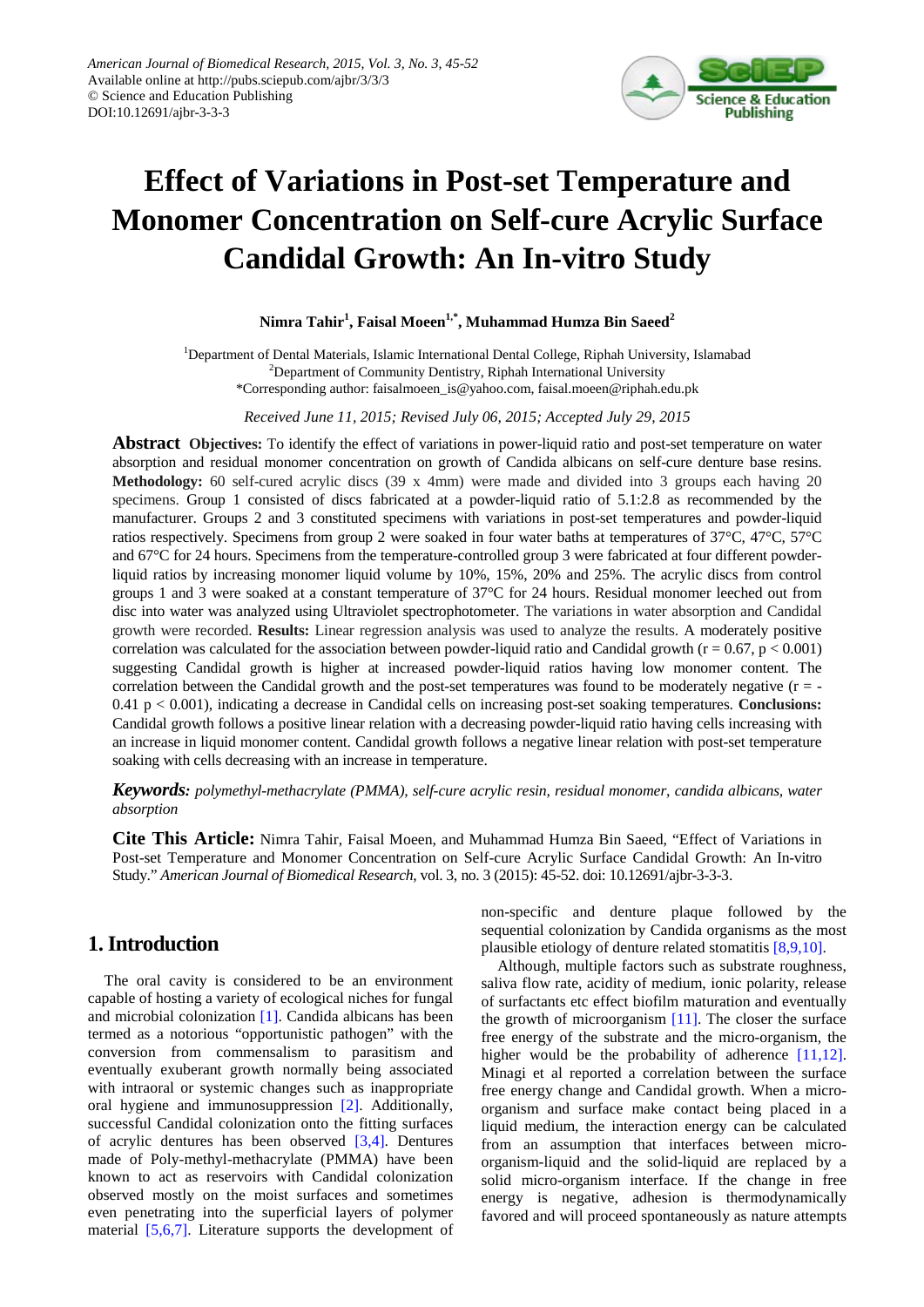to minimize free energy. Interestingly, the surface energy of Candida has been reported to be closer to self cure acrylic resin as compared to that for heat cure acrylic resin [\[9,13,14\].](#page-6-6) In addition, the presence of porosities and absorption of moisture from the oral environment makes self cure acrylic, in the absence of proper hygiene, a potential habitat encouraging Candidal colonization [\[15\].](#page-6-7)

Auto-polymerizing or self cure acrylic is used for denture repairs, chair side temporary denture relines, fabrication of obturators, custom trays and orthodontic appliance [\[16,17\].](#page-6-8) Upon mixing, activators present in the liquid monomer component immediately start the polymerization reaction by releasing free radicals from initiator break down. The reaction propagates fast resulting in a set polymer with shorter polymer chains and weaker cross linking. A lower average molecular weight of the self cured acrylic chains indicates the possible higher existence of residual monomers. The glass transition temperature (Tg) for self-cure acrylic resin is 90<sup>o</sup>C as compared to 105<sup>o</sup>C for heat-cure acrylic [\[18\].](#page-6-9) The exposure to a temperature during clinical use higher than the Tg is likely to cause a plasticizing effect on the crosslinks with a consequent fall in the stiffness of the system [\[19\].](#page-6-10) Additionally, the absorption of external water, both in liquid or vapor form further decreases in the Tg of the resin, which affects the mechanical properties [\[19\].](#page-6-10)

Physical aging in the glassy state is very slow, whereas it proceeds rapidly at temperatures close to the Tg. This latter is the case of cold-cured resins, in which Tg can be easily approached and even exceeded by the external temperature thereby leading to an earlier development of a unstable form of the product [\[18\].](#page-6-9)

It has been observed that operators tend to dispense a higher liquid monomer volume without following the prescribed powder-liquid ratio advocated by the manufacturer of the product. An uncalculated mix can not only lead to a semi-cured weaker product with a high residual monomer content but also influence Candidal growth [\[9\].](#page-6-6) Additionally, since it has been documented that self-cure acrylic tends to exhibit continued polymerization for the initial 24 hours following initial setting, the influence of post-set temperatures on material properties in particularly Candidal growth remains unknown [\[15,20\].](#page-6-7) The objective, therefore, of this in-vitro exercise is to identify the effect of variations in powerliquid ratio and post-set temperature on the growth of Candida albicans in self cure denture base resins.

# **2. Methodology**

## **a). Preparation of acrylic discs**:

Teflon discs having a standard diameter of 39mm and a thickness of 4mm were initially used as templates to create moulds for the fabrication of self-cure acrylic samples [\[19\].](#page-6-10) A total of 60 moulds were created and divided into 3 groups each consisting of 20 moulds. Selfcure acrylic powder and liquid (Meadway Self cure/Super cure/Cold Curing Pour Type denture base material, England) was mixed according to the ratio mentioned in [Table 1.](#page-1-0) The powder was dispensed and weighed on a digital weighing scale (Unblock Analytical Balances ATY 224, Shimadzu, Japan) and the liquid volume was measured using a pipette (370710-10,PYREX VISTA,USA). The templates were filled with the mixed resin material and allowed to bench sit for 60 minutes before being carefully removed [\[16, 20\].](#page-6-8) Group 1 consisted of 20 discs fabricated at a powder-liquid ratio of 5.1:2.8 as recommended by the manufacturer. Groups 2 and 3 also constituted 20 acrylic specimens each with variations in curing temperatures and powder-liquid ratios respectively. Specimens from group 2 were soaked in four water baths at temperatures of 37°C, 47°C, 57°C and 67°C for 24 hours such that each water bath simultaneously received 5 specimens. Similarly specimens from the temperature-controlled group 3 were fabricated at four different powder-liquid ratios as indicated in [Table 1](#page-1-0) by increasing monomer liquid volume by 10%, 15%, 20% and 25%. The acrylic discs from control group 1 were soaked at a constant temperature of 37°C. The 60 disks were finally disinfected in 70% alcohol for 15 minutes and washed with sterile distilled water prior to culturing Candida albicans.

<span id="page-1-0"></span>

|                | Group 1                              |                    |                   | Group 2<br>(Composition-controlled)  |                    | Group 3<br>(Temperature-controlled) |                                       |                    |  |
|----------------|--------------------------------------|--------------------|-------------------|--------------------------------------|--------------------|-------------------------------------|---------------------------------------|--------------------|--|
| o. of<br>nples | Powder $(g)$<br>liquid ratio<br>(ml) | <b>Temperature</b> | No. of<br>samples | Powder $(g)$<br>liquid ratio<br>(ml) | <b>Temperature</b> | No. of<br>samples                   | Powder $(g)$ /<br>liquid<br>ratio(ml) | <b>Temperature</b> |  |
| 05             | 5.1/2.8                              | $37^{\circ}$ C     | 05                | 5.1/2.8                              | $37^{\circ}$ C     | 05                                  | 5.1/3.1                               | $47^{\circ}$ C     |  |
|                |                                      |                    |                   |                                      |                    |                                     |                                       |                    |  |

**05** 5.1/2.8  $\vert$  37°C  $\vert$  05 5.1/2.8 5.1/2.8 5.1/3.2 47°C **05** 5.1 / 2.8 5 5.1 / 37°C  $\begin{array}{|c|c|c|c|c|c|c|c|} \hline \end{array}$  5.1 / 3.42 5.1  $\begin{array}{|c|c|c|c|c|c|c|} \hline \end{array}$  47°C **05** 5.1 / 2.8 37°C 05 5.1 / 2.8 67°C 05 5.1 / 3.5 47°C

**Table 1. Powder-liquid ratios and temperature variations among groups**

## **b) Ultraviolet-visible Spectrophotometry**

 $N$ **samples**

Ultraviolet-visible spectrophotometer (JIR-100, JEOL Co.Ltd, and Tokyo Japan.) was used to detect the residual monomer in all samples. Eight solutions of MMA monomer in distilled water (solvent) were produced with concentration of 5%,4%,3%,2%,1%,0.5%,0.25%, and 0.1% for which UV spectra was obtained. The calibration curve was prepared based on these eight known samples. This served as standard or control curve. The "Beer Lambert equation" was applied and graph was plotted to obtain Figure 1.

The samples were tested on the basis of either being temprature controlled or composition controlled in accordance with [Table 1.](#page-1-0)The water samples were run on UV spectrophotometer after resin samples were removed and values were obtained. These UV spectrophotometer values were compared with the standard calibration graph to obtain results.

In this study Ultraviolet-visible spectrophotometer was used to identify the level of residual monomer that leeches out of the denture sample into the water bath after immersion for 24 hours.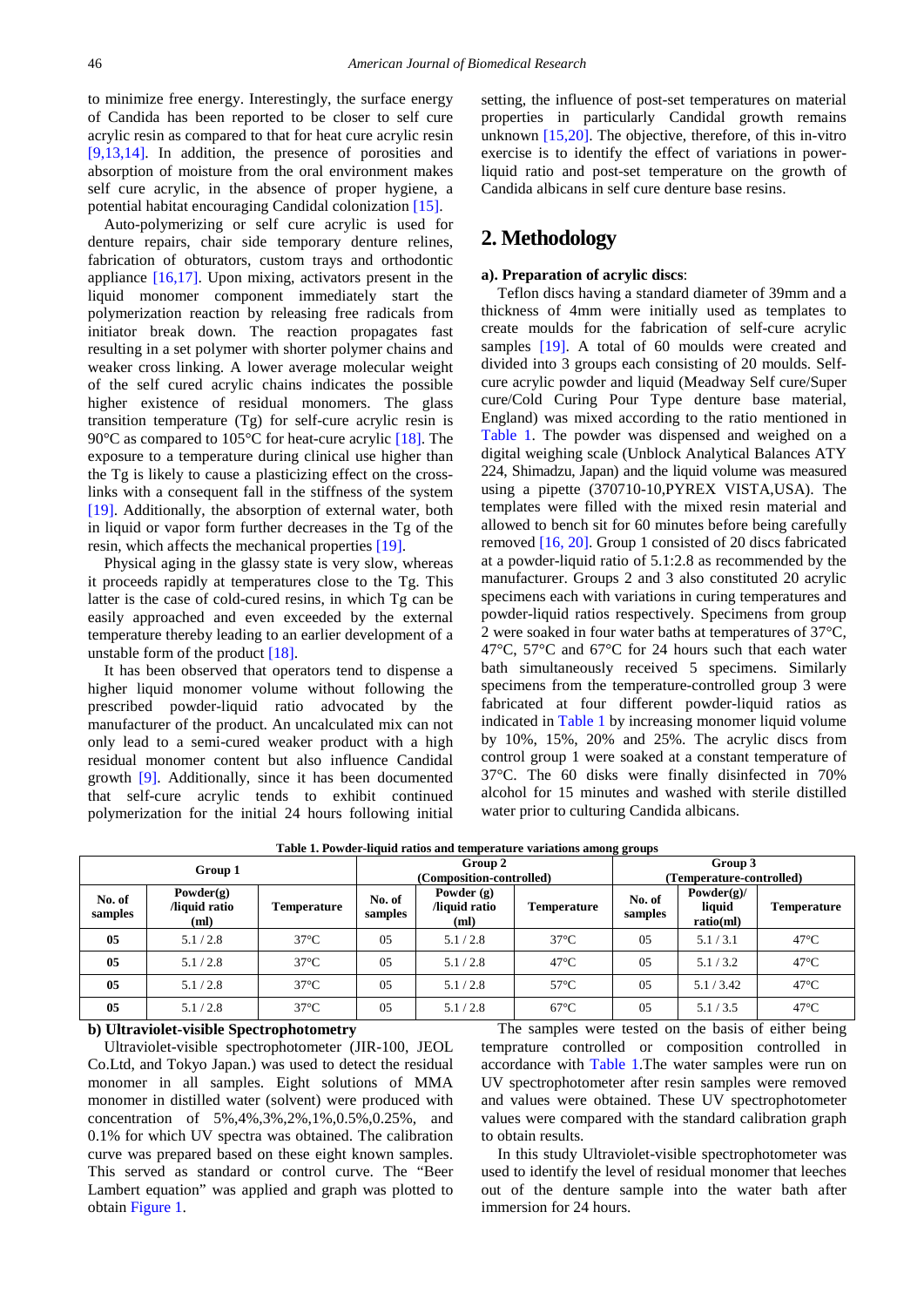

**Figure 1.** Standard calibration curve

#### **c) Immersion test:**

After fabrication, specimens were weighed after every 24 hours until a constant mass was obtained (m1), after which the specimens were soaked in distilled water for 24hours and weighed for a second time (m2). The specimens were reconditioned to a constant mass in the desiccator (m3). The volume of each specimen was calculated (mm3) after the first desiccation. Water absorption (wsp) was calculated using the following equation  $[21,23]$ :

#### $Wsp = m2 - m3 / V$

A scale (SHIMADZU make, model number ATY224 unibloc) with an accuracy of 0.01mg, was used to weigh the powder and the liquid. Small ceramic bowls (100ml) were used to measure the powder and liquid respectively. The weight of these ceramic bowls were subtracted by using the tear function on the scale, which reset the display screen to zero, thereby the weight of only the content of the ceramic bowl was measured. This process was repeated for each individual specimen fabricated. The volume was calculated using the dimension of the acrylic disc to obtain a value of volume in mm3. The amount of water sorption was obtained mathematically by using the formula above which produced values of sorption in µg/mm3

The room temperature was monitored, before commencing the experiment and monitored throughout, using two glass thermometers (N.T. Laboratory Supplies (Pty), 76mm Immersion type). A digital thermometer (TH03 digital hygro-thermometer) was used to indicate a third reading and to monitor humidity.



**Figure 2.** Preparation of discs for fungal culture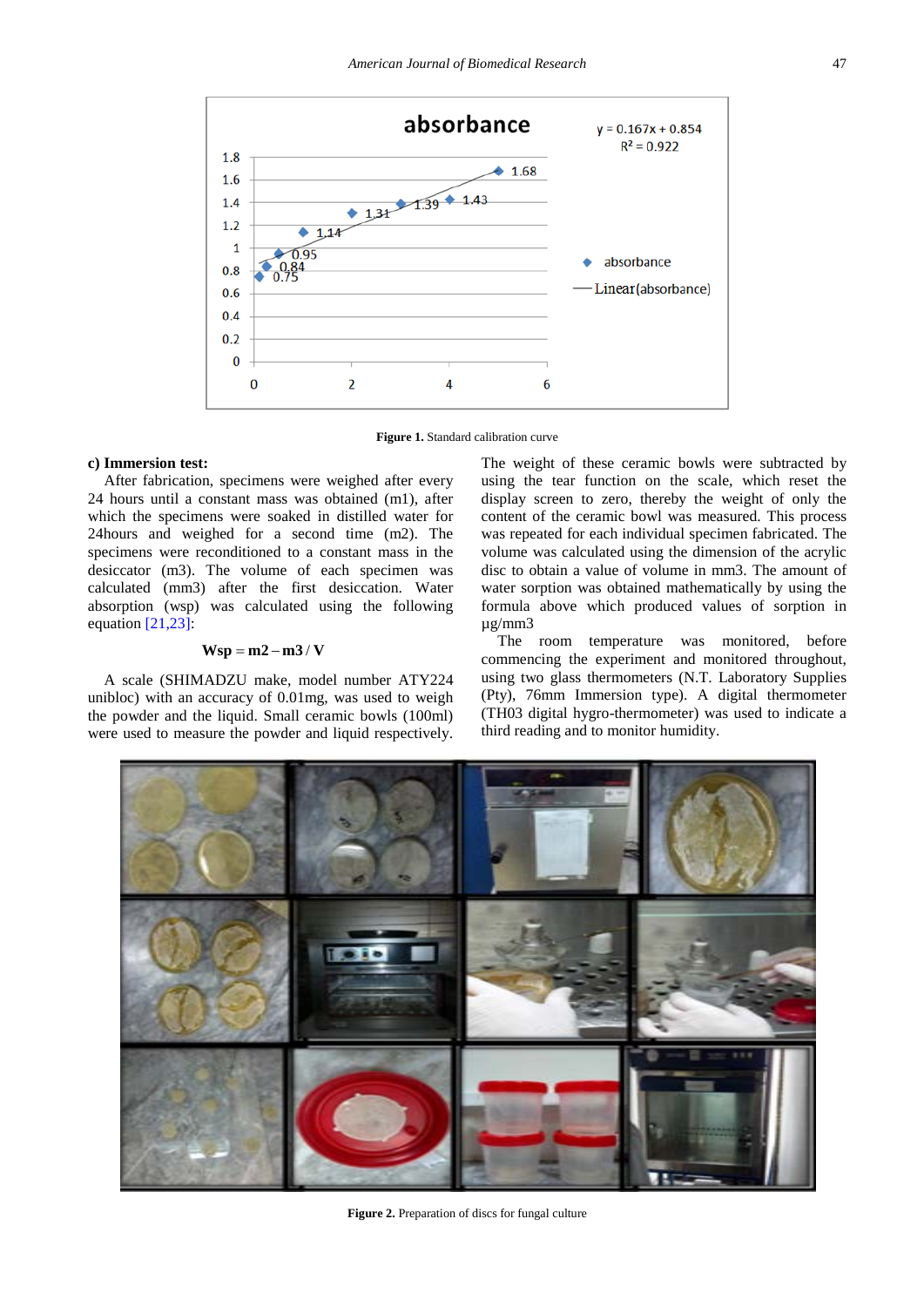## **d) Fungal culture:**

The Candida strain used in this study was Candida albicans (ATCC 10231) obtained from Islamabad Diagnostic Centre (microbiology department).Candida albicans was incubated on sabourads dextrose agar at 37°C for 48 hours. After which good visible Candidal colonies were seen on the agar. 100mg of Candida was taken from the colonies and diluted in 500ml of distilled water. After dilution, a final fungal suspension of approximately 10(6) Candida albicans per millimeter was prepared. 05 acrylic resin specimens for each group were placed in sterile Petri dish and were covered with 20ml of fungal suspension and incubated at 37°C for 24 hours.

After completion of the incubation period the specimens were removed using sterile forceps to avoid any contamination and washed in sterile phosphate buffered saline (PBS; 10Mn phosphate buffer, 2.7Mn potassium chloride, 137mn sodium chloride, PH 7.4). Fungal cells adhering to acrylic resin surfaces were fixed in formaldehyde for 05 minutes and stained using gram staining technique. The specimens were washed in distilled water and the stained smear was allowed to dry in air.

#### **e) Light Microscopy**:

A drop of cedar wood oil was placed over the specimens and the number of Candida cells on each specimen was counted using the calibrated micrometer fixed in the eye piece of microscope at a power of 100x (Olympus-CX31, Japan). Normally two types of micrometers are used to measure an object under a microscope i.e. stage micrometer and ocular micrometer. The ocular micrometer is pre-calibrated using a stage micrometer on the required optical combination before making accurate measurement such that one division of ocular micrometer equals to 3um using the following equation:

100 div on ocular micrometer

 $= 30$  divisions on stage micrometer (one div  $= 10 \mu m$ )

 $= 30 \times 10$ 

100 div on ocular micrometer  $= 300$  um

1 div on ocular micrometer  $= x$ 

 $x = 3 \mu m$ 

Microscopically yeast cells appear blue and show a characteristic budding [\(Figure 3\)](#page-4-0). A total of 05 random fields were viewed under the microscope for each of the 60 samples. Fields that showed 0 cells were not included in results. The number of Candida cells was counted in the field of vision and mean was taken. Data was entered in SPSS version 17 and analyzed.

# **3. Results**

A total of 60 samples with varying powder-liquid ratios (PLR), post-set temperature (PST) , residual monomer (RM) and absorption were analyzed for Candidal growth. A linear regression model was generated in order to investigate the impact of these four predictors on Candida growth.

Pearson's correlation was employed for evaluating the association between the independent predictor variables (PLR, PST, RM and absorption) and the dependent outcome variable (CG). The CG values for each powderliquid ratio and post-set temperature (PLR and PST) settings have been illustrated in [Table 1.](#page-1-0)

A moderately positive correlation was calculated for the association between PLR and CG ( $r = 0.67$ ,  $p < 0.001$ ) suggesting Candidal growth to increase with a reduction in monomer content. The correlation between the CG and the PST was found to be moderately negative  $(r = -0.41 \text{ p})$  $< 0.001$ ), indicating an inverse relationship i.e. as the postset soaking temperature was increased the number of Candidal cells decreased.

Pearson's correlation showed a strong positive correlation between Candidal growth and level of absorbance and for every unit change in absorbance 28 Candidal cells was seen. The maximum absorption was noted at the powder-liquid ratio 5.1: 3.1 which was found to be 3.19 incidentally a high number of Candida cells (256) were also noted on these specimens. Similarly as the absorbance decreased to 1.29 at the ratio 5.1:3.5 the number of Candida cells also declined to 98. A strong negative correlation was observed between Candidal growth and residual monomer content indicating an inverse relationship.

**Table 2. Linear Regression Coefficients (95% Confidence Intervals) for the Association of Powder-Liquid Ratio, Post-set Temperature, Residual monomer concentration and Absorption with Candidal Growth**

<span id="page-3-0"></span>

|                             | <b>Candidal Growth</b>          |  |  |  |  |
|-----------------------------|---------------------------------|--|--|--|--|
| <b>Powder-Liquid Ratio</b>  | $-50.46$<br>$(-77.39 - -23.53)$ |  |  |  |  |
| <b>Post-set Temperature</b> | 1.08<br>$(0.67 - 1.49)$         |  |  |  |  |
| Absorption                  | 79.39<br>$(69.44 - 89.15)$      |  |  |  |  |
| <b>Residual monomer</b>     | $-15.368$<br>$(-16.68 - 7.65)$  |  |  |  |  |

| Table 5: means of candidal growth and absorption           |        |                                |                |                |                                |                        |                |                                        |                        |         |         |         |         |
|------------------------------------------------------------|--------|--------------------------------|----------------|----------------|--------------------------------|------------------------|----------------|----------------------------------------|------------------------|---------|---------|---------|---------|
| No of cells                                                | Sample | Control                        |                |                |                                | Composition-controlled |                |                                        | Temperature-controlled |         |         |         |         |
|                                                            | size   | (Composition ratio $5.1/2.8$ ) |                |                | (Composition ratio $5.1/2.8$ ) |                        |                | (Temperature at ratio 47 $^{\circ}$ C) |                        |         |         |         |         |
| <b>Temperature</b>                                         |        | $37^{\circ}$ C                 | $37^{\circ}$ C | $37^{\circ}$ C | $37^{\circ}$ C                 | $37^{\circ}$ C         | $47^{\circ}$ C | $57^{\circ}$ C                         | $67^{\circ}$ C         | 5.1/3.1 | 5.1/3.2 | 5.1/3.4 | 5.1/3.5 |
| Absorption<br>$(\mu g/mm3)$                                | 20     | 2.81                           | 2.79           | 2.80           | 2.84                           | 2.80                   | 2.50           | 2.30                                   | 3.12                   | 3.19    | 2.59    | 2.50    | 1.29    |
| <b>Standard Deviation</b>                                  |        | 1.23                           | 1.21           | 1.23           | 1.25                           | 1.04                   | 1.79           | 0.43                                   | 0.52                   | 3.97    | 3.27    | 3.22    | 0.17    |
|                                                            |        |                                |                |                |                                |                        |                |                                        |                        |         |         |         |         |
| <b>Residual</b><br>monomer<br><b>concentration</b>         | 20     | 0.95                           | 0.93           | 0.95           | 0.93                           | 0.94                   | 1.05           | 1.18                                   | 2.84                   | 1.17    | 1.24    | 1.40    | 1.84    |
| <b>Standard deviation</b>                                  |        | 1.11                           | 1.11           | 1.15           | 1.11                           | 1.13                   | 1.15           | 1.22                                   | 1.26                   | 2.34    | 2.42    | 2.45    | 2.55    |
| Candidal<br>$\overline{\text{growth}}$ 20<br>(no of cells) |        | 310                            | 310            | 312            | 315                            | 310                    | 152            | 101                                    | 153                    | 316     | 216     | 111     | 98      |
| <b>Standard Deviation</b>                                  |        | 8.15                           | 8.15           | 8.15           | 8.15                           | 8.15                   | 17.2           | 13.19                                  | 15.6                   | 7.86    | 4.69    | 10.3    | 10.6    |

**Table 3. Means of Candidal growth and absorption**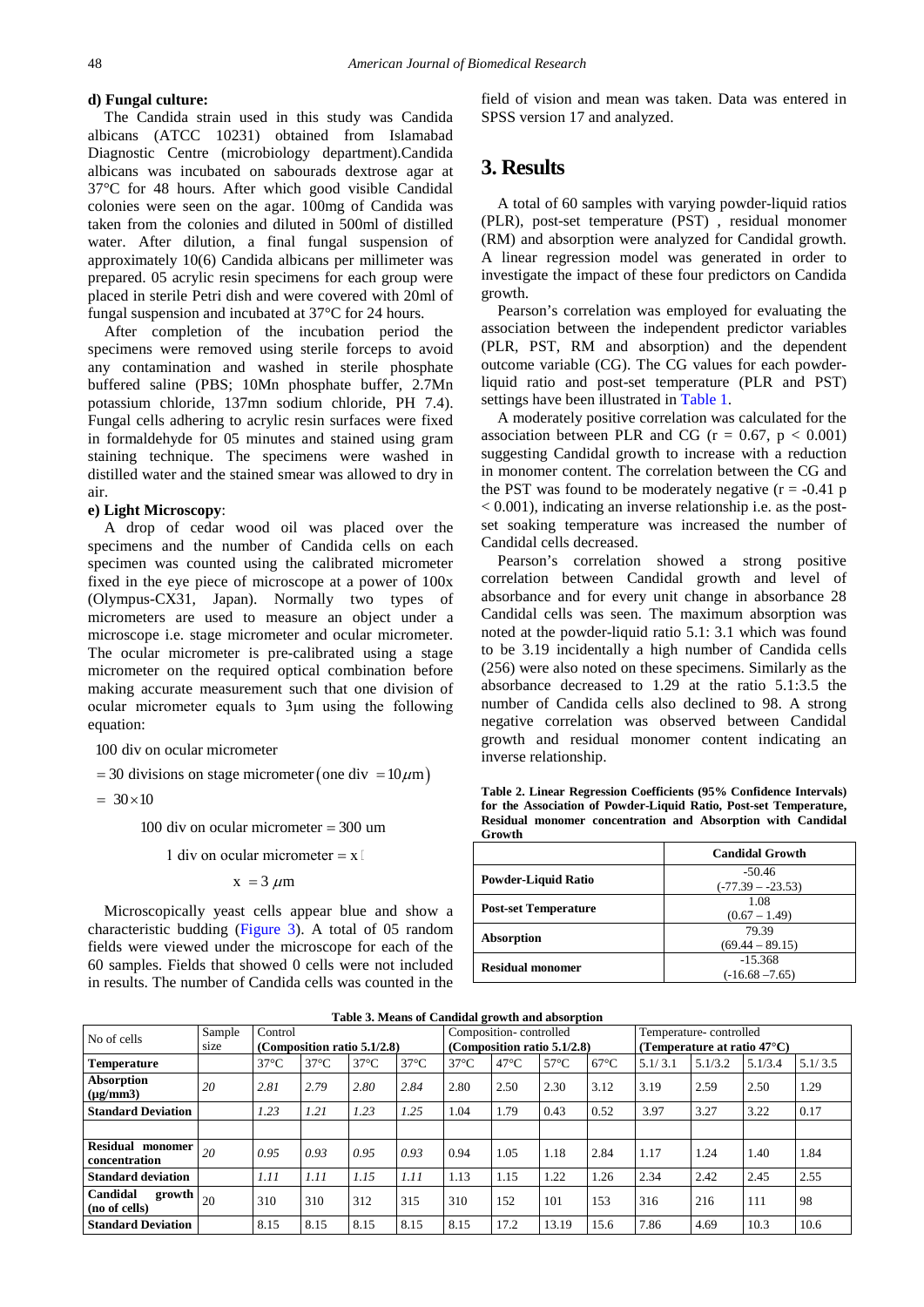The linear regression models for the predictors (PLR, PST, RM and Absorption) of CG have been shown in [Table 2.](#page-3-0) For Candida growth, highly significant associations ( $p < 0.001$ ) were found with powder-liquid ratio  $\lbrack \beta = -50.46 (-77.39 - -23.53) \rbrack$ , post-set temperature  $\lbrack \beta \rbrack$ =  $1.08$  (0.67 – 1.49)], residual monomer  $\beta$  = - 15.36(-16.68-7.65)] and absorption  $\beta$  = 79.30 (69.44 – 89.15).

This would suggest that the powder-liquid ratio and postset temperature directly affect the residual monomer and absorption of the specimen which in turn affects the growth of Candida. As the absorption values increases, an increase in the number of cells of Candida is seen and vice versa. Except for the slight variation at 65°C but the variation was found to be statically insignificant.

<span id="page-4-0"></span>

**Figure 3.** Microscopic views of Candidal cells at 100x i[n Figure 3\(](#page-4-0)a)(b)(c). Scale is x=3um (x is one unit of ocular micrometer)

# **4. Discussion**

Acrylic dentures have been known to act as potential reservoirs for micro-organisms and depending on environmental cues, such as nutrient availability and mechanical stimuli can cause denture induced stomatitis [\[24,25\].](#page-7-1) The process of Candidal adhesion to acrylic resin is however complex. Previous studies have shown that a number of factors including inadequate oral and denture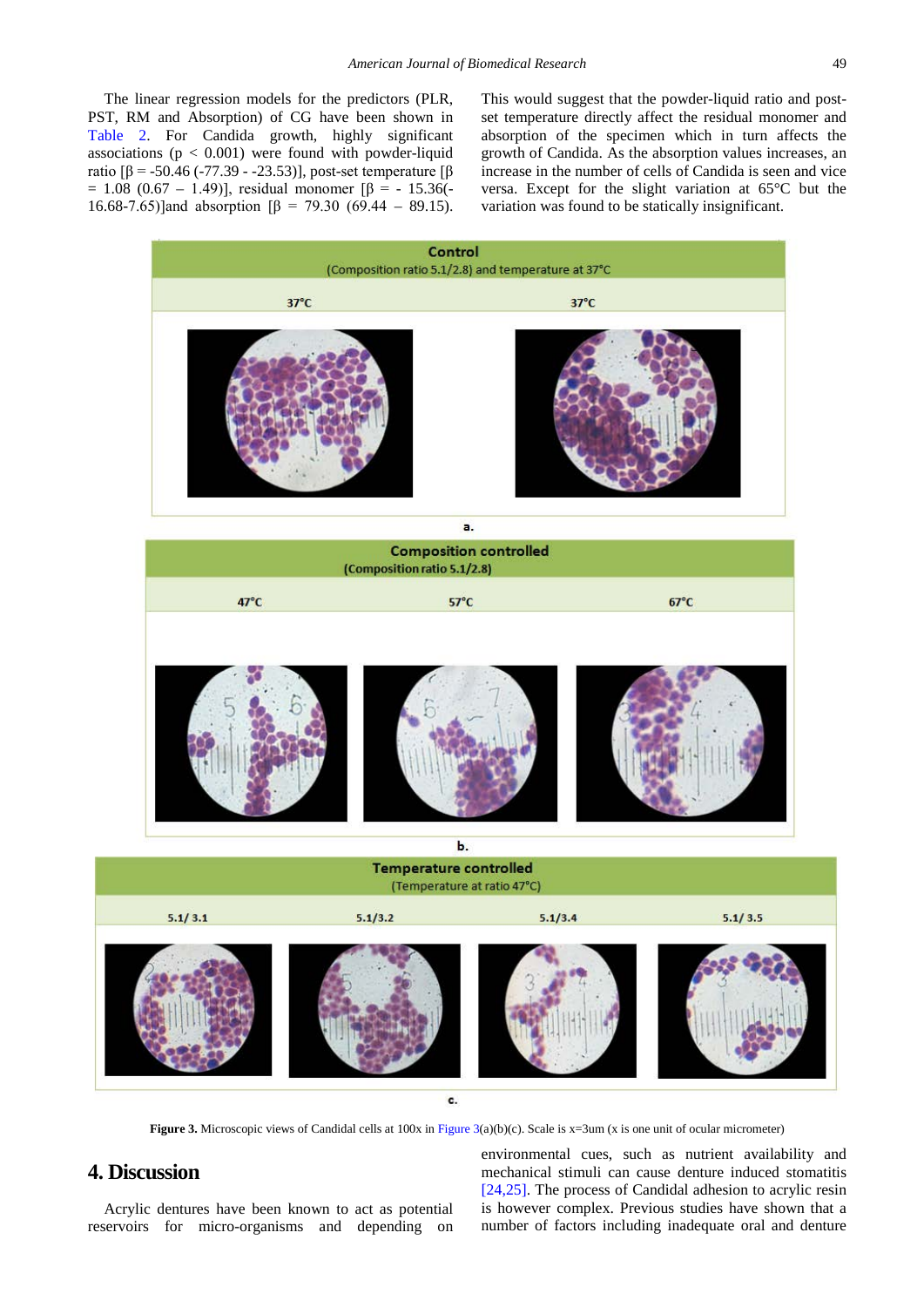hygiene, low salivary pH, excess intake of carbohydrates promote colonization. Additionally, one of the important factors affecting adherence of Candida albicans to dentures is hydrophobic interaction [\[7\].](#page-6-11) Hydrophobic interaction occurs between cell surface and the substratum. Minagi et al concluded with regards to hydrophobic

interaction, there appears to be a higher adherence of Candida to materials which had surface energy closer to that of the organism and thereby hydrophobic interactions are important in the initial attachment of yeast to polymeric surfaces [\[11,20\].](#page-6-5)



**Figure 4.** Correlation of Candidal growth with reference to increase in temperature and composition

With the surface free energy of Candida being closer to self-cure auto polymerizing resin as compared to heat cured acrylic, the susceptibility of colonization under unfavorable conditions remains higher in denture repairs, temporary relines and orthodontic appliances fabricated in self-cure resin [\[12,26\].](#page-6-12) Irrespective of a number of documented causes active in solitude or in combination, the occurrence of frank infection finally depends on the number of Candidal species colonizing the denture base and the virulence of organism [\[5,11,14,27\].](#page-6-3) The objective of this study was to assess the effect of variations in powder-liquid ratios and post set temperatures on Candidal growth on the surface of self-cure acrylic. The adherence of the cells was therefore observed only for the tissue surface of the specimens, keeping in mind of the fact that Candida albicans is mainly seen thriving on surfaces [\[28\].](#page-7-2) This has been attributable to the acidic pH prevalent under the fitting surface of the dentures, along with features such as water absorption and permissive rougher surface which aids the surface proliferation of the fungi. The number of organisms was counted and growth correlated with variations in powder-liquid ratios and post set soak temperatures.

The methodology chosen here was based on a study by John F. Miner (1973) with a few modifications. An incubation period of 24 hours was considered for all the specimen groups. Control group specimens had fixed powder-liquid ratios and post set soak temperatures. The selected variations in powder-liquid ratios and post-set soak temperatures in Groups 2 and 3 were identified from literature based on the commonly used values by technicians and operators.

Powder-liquid ratios were prepared with an incremental increase of 10%, 15%, 20% and 25% in liquid. The variations in the powder-liquid ratio of PMMA resins was

justified by the common practice of increasing the liquid content to improve flow of the material thereby enhancing the capability of reproducing fine detail.

The absorption and solubility of acrylic resins has been studied in great detail [\[29,30,31\].](#page-7-3) The rate and extent of water uptake into polymer networks are controlled by resin polarity, which is in turn dictated by the availability of polar sites available to form hydrogen bonds with water [\[23\].](#page-7-4) Water is absorbed into polymer by the polarity of the molecules by means of unsaturated bonds or unbalanced intermolecular forces [\[23,32\].](#page-7-4) The contribution of electrostatic forces through the negative-negative charge interactions between Candida Albicans and methyl methacrylate would explain a reduction in Candida cells as the liquid monomer concentration is increased being that methyl methacrylate like Candida is also a negatively charged polymer  $[15]$ . Doğan et al. investigated the water absorption of acrylic resins and found that the absorption of resins is a result of ingress of water into the voids of the polymer matrix. These voids are created as a consequence of either air entrapment or leaching of residual monomers due to a continuation of the polymerization reaction [\[12,33\].](#page-6-12) The results of this experiment indicate lower water absorption levels with an increase in liquid monomer content in our temperature controlled group. It may be assumed that specimens fabricated with lower powder-liquid ratios presented with a lower mean water absorption levels due to the saturated bonds of the polymer chains containing unfavorable amounts of residual monomer. The residual monomers occupy spaces within the matrix thereby preventing the occurrence of voids capable of being filled by water [\[34\].](#page-7-5) 

Although there appears to be a general trend showing increase in Candida cells with an increased in water absorption, the results obtained from this experiment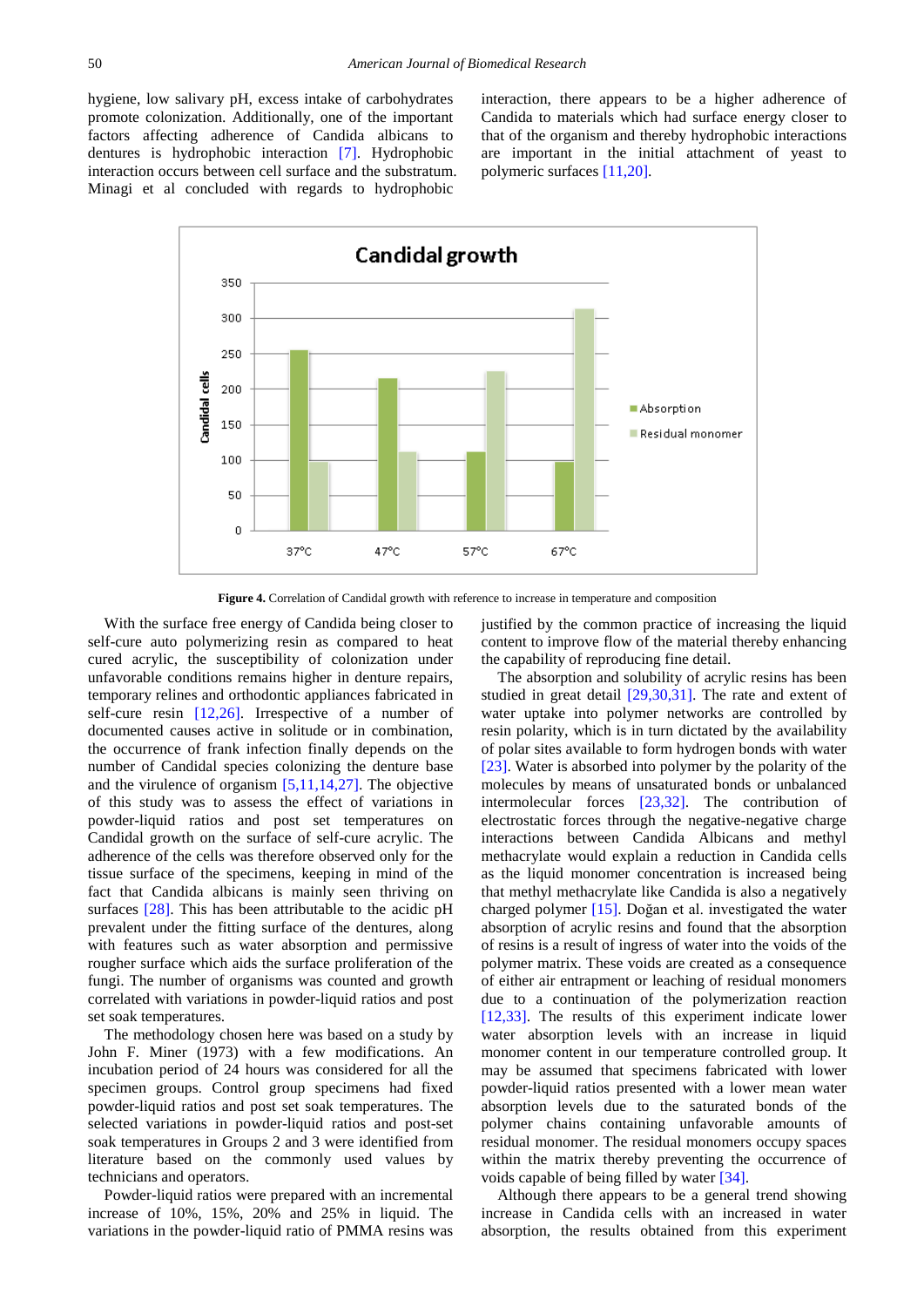indicate that for all groups, water absorption values were statistically insignificant and within the ISO Standard 1567 (1999) specification limit of  $32\mu$ g/mm<sup>3</sup>.

According to Bayraktar et al Immersion of the dental appliance at elevated water temperature ultimately reduces water absorption. There seems to be a correlation between temperature rise and water absorption with our results showing that a temperature rise from 37ºC till 57ºC seems to be associated with a reduction in absorption [\[22\].](#page-7-6) The results are in agreement with Bayraktar's observation which suggested that a soaking temperature of below 67ºC shows a lower absorption [\[21,22\].](#page-7-0) At higher soaking temperatures an additional polymerization process occurs resulting in lower water absorption values [\[22,31\].](#page-7-6) Vallittu et al used high-performance liquid chromatography to detect the level of residual monomer after storage at 22ºC and 37ºC respectively. They found that there was less residual monomer after storage at the higher temperature for both heat and cold-cure resins [\[12\].](#page-6-12) However, a temperature rise to 67ºC showed an elevation in absorption values with a corresponding increase in the number of Candida cells observed. It is assumed that at 67ºC the material under investigation may have been subjected to structural changes in the polymer network affecting absorption of moisture. It is assumed that this may have subjected the material to structural changes in the polymer network affecting absorption of moisture. The most plausible explanation for this could be taken from a study conducted by Corcione et al (2013) in which the curing reaction of a cold cure resin was analyzed by thermal analysis as a function of the curing time and sample thickness. Calorimetric analysis were performed to establish the influence of curing time on cross-linking of cold-cure resin. The researchers found an increase in water absorption as it reaches the glass transition temperature [\[35\].](#page-7-7)

The exact mechanism and nature of chemical alteration of self-cure acrylic resin at or above 67**°**C was not considered in this study, however, further work needs to be done to identify an observed change in absorption values.

It seems that surface Candidal growth is favored with an increase in water absorption. Water absorption in turn appears to decrease with an increase in the monomer concentration and post-set soak temperatures. It can be suggested that using the correct powder-liquid ratio and soaking the apparently set self-cure specimens at 57ºC for the first 24 hours might favor in reducing Candidal growth. The results of this study cannot however be considered in isolation. Since, the proliferation of Candidal cells is dependent on a number of variables as mentioned previously, to consider variations in powder-liquid ratios and post-set soak temperatures from an invitro experiment as causative factors of Candida induced infection is unwise. Additionally, residual monomer presence within the set matrix and quantification measurements would have added value in establishing authentic links between monomer use and Candidal growth.

## **5. Conclusions**

Within the limitations of this in-vitro study we can suggest the following conclusions:

- 1. Even though growth of Candida Albicans is dependent on a number of factors, there seems to be a correlation between powder-liquid ratio and postset temperature on Candidal proliferation.
- 2. Candidal growth follows a positive linear relation with an increasing powder-liquid ratio, having cells increasing with a fall in liquid monomer content.
- 3. Candidal growth follows a negative linear relation with post-set soaking with cells decreasing with an increase in temperature.

## **References**

- <span id="page-6-0"></span>[1] Mardegan RdC, Klein MI, Golvea MB, Rodrigues JAO, Gonçalves RB, Höfling JF. Biotyping and genotypic diversity among oral Candida albicans strains from caries-free and cariesactive healthy children. Brazilian Journal of Microbiology. 2006;37(1):26-32.
- <span id="page-6-1"></span>[2] Ahariz M, Loeb I, Courtois P. [Oral candidiasis and dentures]. Revue de stomatologie et de chirurgie maxillo-faciale. 2010;111(2):74-8.
- <span id="page-6-2"></span>[3] Sitheeque M, Samaranayake L. Chronic hyperplastic candidosis/candidiasis (candidal leukoplakia). Critical Reviews in Oral Biology & Medicine. 2003;14(4):253-67.
- [4] Nikawa H, Chen J, Hamada T, Nishimura M, Polyzois G. Candida albicans colonization on thermal cycled maxillofacial polymeric materials in vitro. Journal of oral rehabilitation. 2001;28(6):526-33.
- <span id="page-6-3"></span>[5] BUDTZ‐JöRGENSEN E. The significance of Candida albicans in denture stomatitis. European Journal of Oral Sciences. 1974;82(2):151-90.
- [6] Sumi Y, Kagami H, Ohtsuka Y, Kakinoki Y, Haruguchi Y, Miyamoto H. High correlation between the bacterial species in denture plaque and pharyngeal microflora. Gerodontology. 2003;20(2):84-7.
- <span id="page-6-11"></span>[7] Addy M, Shaw W, Hansford P, Hopkins M. The effect of orthodontic appliances on the distribution of Candida and plaque in adolescents. British journal of orthodontics. 1982;9(3):158-63.
- <span id="page-6-4"></span>[8] Jeganathan S, Lin CC. Denture stomatitis—a review of the aetiology, diagnosis and management. Australian dental journal. 1992;37(2):107-14.
- <span id="page-6-6"></span>Gendreau L, Loewy ZG. Epidemiology and etiology of denture stomatitis. Journal of Prosthodontics. 2011;20(4):251-60.
- [10] Olsen I. Denture stomatitis occurrence and distribution of fungi. Acta Odontologica. 1974;32(5):329-33.
- <span id="page-6-5"></span>[11] Minagi S, Miyake Y, Inagaki K, Tsuru H, Suginaka H. Hydrophobic interaction in Candida albicans and Candida tropicalis adherence to various denture base resin materials. Infection and immunity. 1985;47(1):11-4.
- <span id="page-6-12"></span>[12] Vallittu PK, Lassila VP, Lappalainen R. Wetting the repair surface with methyl methacrylate affects the transverse strength of repaired heat-polymerized resin. The Journal of prosthetic dentistry. 1994;72(6):639-43.
- [13] Yamauchi M, Yamamoto K, Wakabayashi M, Kawano J. In vitro adherence of microorganisms to denture base resin with different surface texture. Dental materials journal. 1990;9(1):19-24.
- [14] Samaranayake L, MacFarlane T. An in-vitro study of the adherence of Candida albicans to acrylic surfaces. Archives of Oral Biology. 1980;25(8):603-9.
- <span id="page-6-7"></span>[15] Klotz S, Drutz D, Zajic J. Factors governing adherence of Candida species to plastic surfaces. Infection and immunity. 1985;50(1):97- 101.
- <span id="page-6-8"></span>[16] Frazer RQ, Byron RT, Osborne PB, West KP. PMMA: an essential material in medicine and dentistry. Journal of long-term effects of medical implants. 2005;15(6).
- [17] Faltermeier A, Rosentritt M, Müssig D. Acrylic removable comparative evaluation of different postpolymerization methods. American Journal of Orthodontics and Dentofacial Orthopedics. 2007;131(3):301. e16-. e22.
- <span id="page-6-9"></span>[18] Lettieri M, Frigione M. Effects of humid environment on thermal and mechanical properties of a cold-curing structural epoxy adhesive. Construction and Building Materials. 2012;30:753-60.
- <span id="page-6-10"></span>[19] Ghiassi B, Marcari G, Oliveira DV, Lourenço PB. Water degrading effects on the bond behavior in FRP-strengthened masonry. Composites Part B: Engineering. 2013;54:11-9.